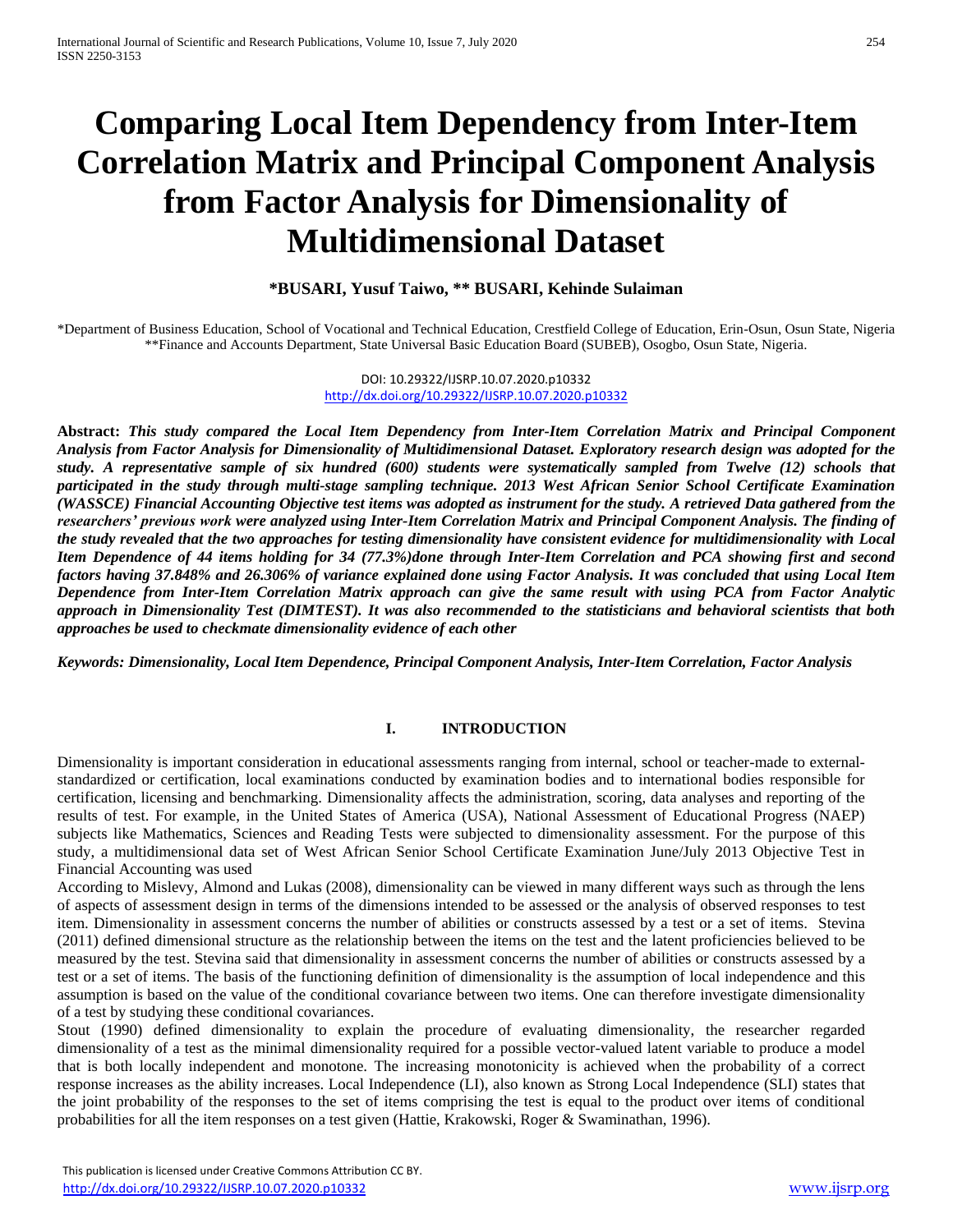Also, if we have scores from set of items and the items are typically scored dichotomously, joint probability for all item responses on a test given is a product of each conditional probability separately. In other words, if we condition on a test, the response to any item is independent of the response to any other item. Strong Local Independence (SLI) is difficult to investigate. To support this view Svetina (2011) explored that Weak Local Independence (WLI), which deals with item pair rather than joint distribution of all items, is typically used in investigating Local Independence. Weak Local Independence (WLI) is the condition that for all unique item pairs and for all given test, the covariance between the item pairs, and the conditional on given test is zero.

McDonald (1994) argued that in cases of real data for which weak local independence holds, strong local independence holds approximately. In agreement to this, Zhang (2007) noted that higher-order dependencies are allowed among the items, but he gave a condition that although if weak local independence holds, it is unlikely that strong local independence would not hold. Thus, if one accepts that in cases where weak local independence holds, strong local independence will also hold approximately (and monotonicity is assumed), then evaluating weak local independence is sufficient for evaluating strong local independence and dimensionality.

But note, Local Independence and dimensionality assumption are related but are not identical; this was the assumption of (Svetina, 2011). Goldstein (1980) supported the assumption of Svetina (2011) by stating that if the data follow a model with a particular dimensional structure, and such a model is employed, Local Independence will hold. If the data follow a multidimensional structure, and we employ a unidimensional model, Local Independence will not hold, he further buttressed the point by stating that when tests are designed to measure a single construct (i. e to be unidimensional), ''minor'' or ''nuisance'' proficiencies are likely to account for some inter-item dependencies, in addition to a single dominant construct.

According to Camilli, Wang and Fesq (1995) test dimensionality is the number of latent variables that account for the correlations among item responses in a particular data set. McDonald (1981) echoed Lord and Novick (1968) suggesting that the proper quantification of dimensionality in the data ought to be based on the strong Local Independence principle. i.e., the dimensionality of data is that which is needed to achieve strong local independence. In this line of reasoning, Hattie et.al (1996) suggested that, when the dimensionality is correct, then once trait values are fixed at a given value, the responses to items become statistically independent. As a result, to determine the dimensionality of a set of items, it is necessary and sufficient to identify the minimal set of traits such that at all fixed levels of these traits the item responses are independent.

Reckase (1999) stated that the first condition for testing unidimensionality is that the factor analysis on the inter-item correlation matrix should show that the first factor account for at least 20% of the total variance of the Unrotated Factor Matrix. As specified by Kpolovie (2011), that correlation coefficient of say 0.3 gave an evidence of relationship between two variables. Therefore correlations of between -0.3 to 0.3 were considered non-correlation boundaries which indicates items on which Local independence held. And correlations of above 0.3 and below -0.3 were considered as items which local dependence held.

Unlike in the typical factor analytical, where multiple dimensions operationalize different constructs in application of such latent class models Rupp and Templin (2008) suggested that dimensionality be broken down even further to elementary components and their interaction. Traditionally, a common approach to testing dimensionally has been through factor analysis methods. Kane (2006) emphasized that in classical linear facto analysis, a researcher seeks to identify a set of factors that can account for the observed pattern of correlations among the score.

In determining the number of factors, empirical criteria are frequently used to determine the number of factors that should be extracted, including Eigen values- greater than one criterion (Eigen value >1; Guttman, 1954; Kaiser, 1960). Various methods are used to assess test dimensionality; such methods include, Factor Analysis, Linear Factor Analysis, Non Linear Factor Analysis, Parallel Analysis, Modified Parallel Analysis, Structural Equation Modeling, Testfact, Nonparametric tests for essential unidimensionality, and the use of multidimensional IRT models. Using Inter-Item Correlation was largely left out of the mix. Factor Analysis is selected in many studies like Busari and Adewuni (2018), Adewuni (2016), Jiao (2004) Abedi (1997) because it can help provide evaluation of test dimensionality for better understanding of the constructs underlying the test. Principle component analysis has been used by researchers to assess dimensionality of a set of items (Abedi, 1997). Taiwo (2015) stated that assessing test dimensionality is one aspect of validating the internal structure of a test through the use of factor analysis to test the reliability of test items to see if the items making each sub-scale are similar because there may be high level of convergence between the scales. He went further to state that in order to look at the factor structure and dimensionality of tests, one needs to carry out internal consistency analysis. According to Clark and Watson (1995), Reliability and factor analysis data are generally considered evidence of internal structure. Scores intended to measure a single construct should yield homogenous results, whereas scores intended to measure multiple constructs should demonstrate heterogeneous responses in pattern predicted by the constructs. Kpolovie (2014) stated that if the various items or subtests of a test measure the same trait, scores obtained by test-takers on the different items or subtests of the test should positively correlate highly. He went further and said that the higher the inter-correlation among various parts or items in the test, the greater the content validity of the test instrument. This accounts for the homogeneity of the items in the test instrument.

Correlation with scores from another instrument or outcome for which correlation would be expected, or lack of correlation where it would not, supports interpretation consistently with the underlying construct (Foster & Cone, 1995). For example, correlation between scores from a questionnaire designed to assess the level of motivation of students and the performance of students would support validity of the intended inferences.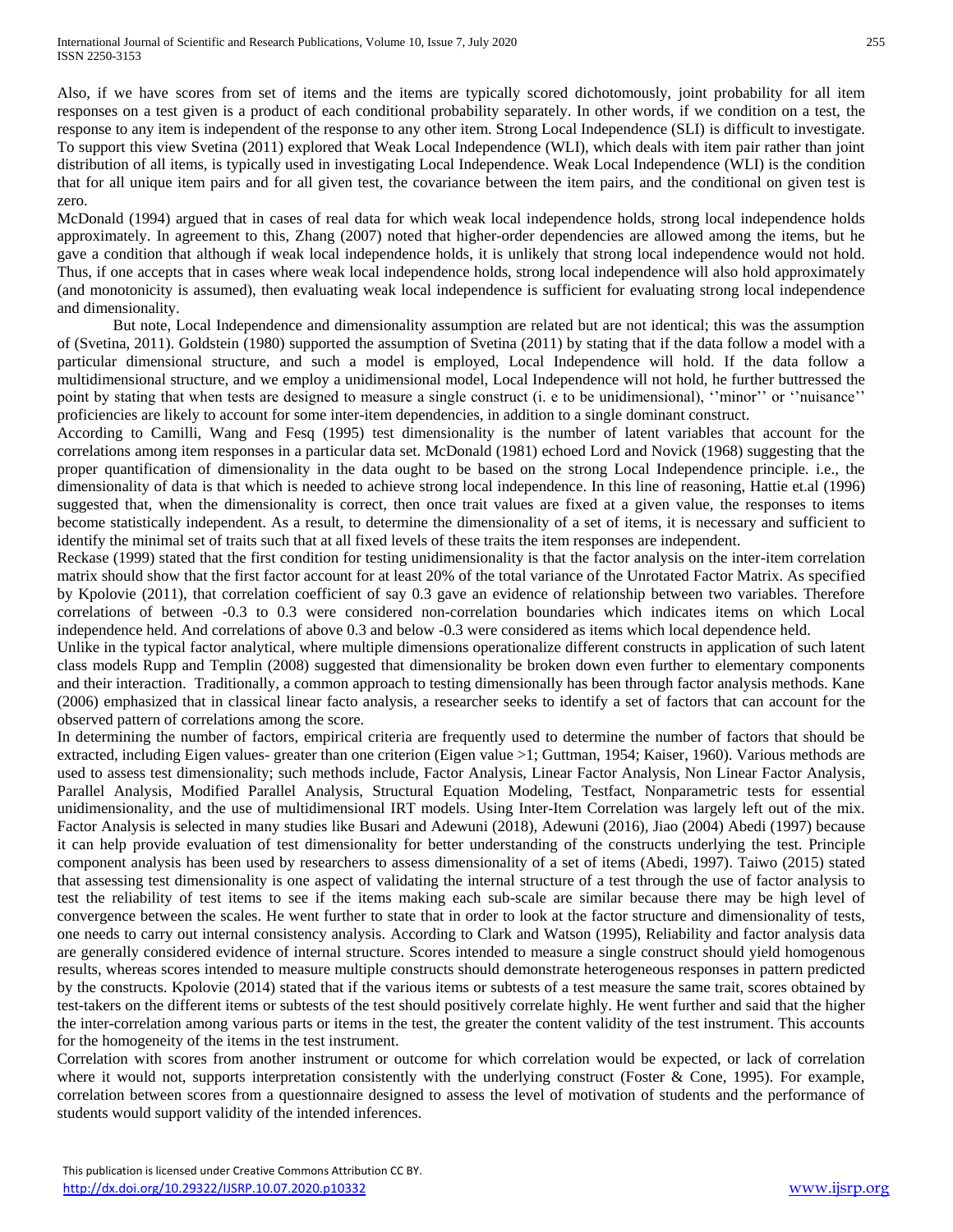To this end, the study compared Dimensionality Test Approaches- Local Item Dependency and Principal Component Analysis of a Multidimensional Dataset of West African Senior School Certificate Examination June/July 2013 Objective Test in Financial Accounting.

The Purpose of this study was to compare the consistency of evidence of dimensionality of WASSCE June/July Multiple-choice Objective Tests in Financial Accounting in the year 2013 using Local Item Dependence from Inter-Item Correlation and Principal Component Analysis from Factor Analysis.

# **II. RESEARCH QUESTION**

This study specifically sought answer to the research question

1. Is there consistency in the evidence of dimensionality of WASSCE June/July Multiple-choice Objective Tests in Financial Accounting in the year 2013 using Local Item Dependence and Principal Component Analysis?

### **III. METHODOLOGY**

The research design adopted for this study was exploratory survey design. The population of this study consisted of all senior secondary school students (SSS) in all Two Hundred and Forty (240) public high schools in Osun State. The researcher made use of a retrieved dataset of WASSCE 2013 of the sample group of six hundred (600) Senior Secondary School Three (SSS.3) students that offered Financial Accounting selected from twelve (12) schools the three senatorial districts in Osun State, Nigeria and Multi-stage sampling technique was adopted in this study.

The data set of 2013 June/July series of the Senior School Certificate Examination (SSCE) was considered multidimensional from the researchers previous research. The instrument consisted of the year 2013 past questions of Senior School Certificate Examination (SSCE) conducted by West African Examination Council and consisted of Fifty (50) items. The researchers were of the opinion that both the validity and reliability of these tests have been determined by the said examination body before administration, hence the issue of validity and reliability estimation of these tests/ test items were not addressed.

Retrieved data were subjected to Inter-Item Correlation and Principal Component Analysis by Exploratory Factor Analysis with the use of SPSS software.

### **IV. RESULTS AND DISCUSSION**

# *Research Question : Is there consistency in the evidence of dimensionality of WASSCE June/July Multiple-choice Objective Tests in Financial Accounting in the year 2013 using Local Item Dependence and Principal Component Analysis?*

To answer the research question Communalities was done to have clear view of response patterns of 50 items and this gave the values that indicated that some variables (items) should be dropped from the analyses. These are items 8, 10, 11, 14, 30 and 47 (12%) of the total 50 items with .450, .536, .295, .499, .387 and .528 respectively. All had small values and indicated that the items did not fit well with the factor solution (loading).

A correlation analysis was done on responses to the fit 44 items across examinees through inter-item correlation for Local Item Dependencies.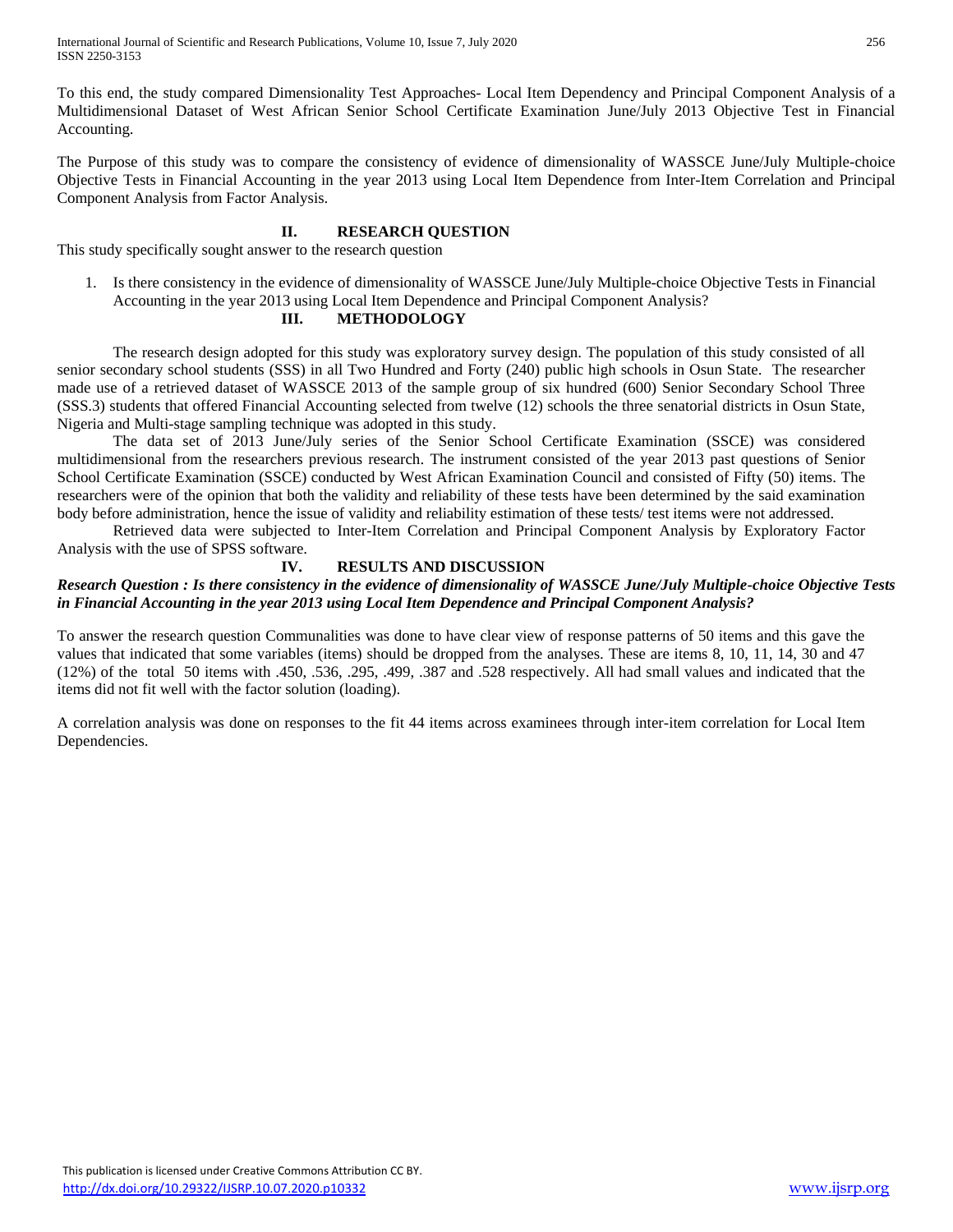# **INTER-ITEM CORRELATION MATRIX OF WASSCE FINANCIAL ACCOUNTING 2013 OBJECTIVE TEST**

| iteml    | item2      | item3      | item4     | item <sub>5</sub> | item <sub>6</sub> | item7    | item9            | item13   | item15   | item16   | item17    | item18   | item19    | item20   | item21   |
|----------|------------|------------|-----------|-------------------|-------------------|----------|------------------|----------|----------|----------|-----------|----------|-----------|----------|----------|
| $*1.000$ | .*706      | $*.844$    | $*.436$   | *.799             | $*.351$           | $*.308$  | $-0.021$         | $*.532$  | $*.336$  | $*.318$  | $*.324$   | 0.279    | 0.02      | $*.762$  | $-.343$  |
| $*.706$  | $*1.000$   | *.691      | $-0.195$  | $*.727$           | $*442$            | $*.363$  | $-0.047$         | $*.640$  | $-0.261$ | $*.365$  | $-0.282$  | $*457$   | 0.063     | $*.765$  | $*.524$  |
| $*.844$  | $*.691$    | $*1.000$   | $*.401$   | *.859             | 0.228             | $-0.278$ | $-0.074$         | $*.480$  | $-0.214$ | 0.205    | $-0.199$  | 0.156    | $*.325$   | *.791    | $-0.258$ |
| $*.436$  | $*.195$    | $*.401$    | $*1.000$  | $*.366$           | $*.530$           | 0.755    | 0.084            | 0.192    | $-0.276$ | $*400$   | $*.303$   | *.487    | $-0.035$  | $-.241$  | $*.574$  |
| *.799    | $*.727$    | *.859      | $*.366$   | $*1.000$          | 0.228             | $-0.171$ | $-0.008$         | $*.583$  | $-0.172$ | 0.107    | $-0.192$  | 0.192    | 0.117     | *.749    | $-0.28$  |
| $*.351$  | $*442$     | 0.228      | $*.530$   | 0.228             | $*1.000$          | $*.337$  | $-0.056$         | $-0.293$ | $-0.758$ | *.864    | $*.742$   | *.893    | $* - 300$ | $*444$   | 0.196    |
| $*.308$  | $*.363$    | $-0.278$   | $*.755$   | $-0.171$          | $*.337$           | $*1.000$ | 0.145            | 0.248    | $-0.278$ | 0.212    | $-0.263$  | 0.266    | $-0.016$  | $*.301$  | $*.795$  |
| $-0.021$ | $-0.047$   | $-0.074$   | 0.084     | $-0.008$          | $-0.056$          | 0.145    | $*1.000$         | $-0.004$ | 0.008    | $-0.033$ | 0.022     | 0.027    | 0.21      | $-0.011$ | 0.082    |
| $*.532$  | $*-.640$   | $*.480$    | 0.192     | $*.583$           | $-0.293$          | 0.248    | $-0.004$         | $*1.000$ | 0.301    | $-0.253$ | $*.316$   | $*.322$  | 0.116     | $*.644$  | $*.350$  |
| $*.336$  | -0.261     | $-0.214$   | $-0.276$  | $-0.172$          | $*.758$           | $-0.278$ | 0.008            | $*.301$  | $*1.000$ | $*.874$  | *.979     | $*-.807$ | 0.262     | *-.328   | $*.379$  |
| $*.318$  | $*365$     | 0.205      | $*400$    | 0.107             | $*864$            | 0.212    | $-0.033$         | $-0.253$ | $-.874$  | $*1.000$ | $-*.853$  | *.935    | $-0.14$   | $*.318$  | 0.277    |
| $*.324$  | $-0.282$   | $-0.199$   | $*.303$   | $-0.192$          | $*.742$           | $-0.263$ | 0.022            | $*.316$  | *.979    | $*.853$  | $*1.000$  | $*.819$  | 0.271     | $*.313$  | $*.379$  |
| 0.279    | $*.457$    | 0.156      | $*.487$   | 0.192             | *.893             | 0.266    | 0.027            | $-.322$  | $*-.807$ | *.935    | $*.819$   | $*1.000$ | $-0.165$  | $*.373$  | 0.239    |
| 0.02     | 0.063      | $*.325$    | $-0.035$  | 0.117             | $-.300$           | -0.016   | 0.21             | 0.116    | 0.262    | $*.140$  | 0.271     | $-0.165$ | $*1.000$  | -0.019   | 0.179    |
| $*.762$  | $*.765$    | *.791      | $-0.241$  | *.749             | $*444$            | $*.301$  | $-0.011$         | $*-.644$ | $*.328$  | $*.318$  | $*.313$   | $*.373$  | $-0.019$  | $*1.000$ | $*.433$  |
| $*.343$  | $*.524$    | $-0.258$   | $*.574$   | $-0.28$           | 0.196             | $*.795$  | 0.082            | $*.350$  | $*.379$  | 0.277    | $*.379$   | 0.239    | 0.179     | $*.433$  | $*1.000$ |
| $*.353$  | 0.192      | $*.328$    | $*.828$   | $*.328$           | $*.343$           | $*-.787$ | $-0.192$         | $-0.266$ | 0.246    | $*.328$  | 0.265     | $-.411$  | -0.278    | $*.350$  | $*-.707$ |
| $*.441$  | $*.375$    | $*.438$    | $*.695$   | $*.358$           | $*.355$           | $*.824$  | 0.119            | 0.241    | $*.458$  | *.333    | $* - 460$ | $*400$   | $-0.096$  | $*.326$  | *.833    |
| 0.038    | $-0.261$   | 0.06       | $-0.214$  | $-0.222$          | $*019$            | $-0.171$ | $-0.207$         | 0.21     | $-0.216$ | 0.17     | $-0.163$  | $*.081$  | $-0.144$  | $-0.138$ | 0.124    |
| $-.413$  | $-0.296$   | $*.375$    | $*.755$   | $-0.297$          | $*.327$           | $*.738$  | 0.103            | 0.254    | $-0.291$ | 0.296    | $*.318$   | $*.384$  | 0.128     | $*.356$  | *.783    |
| $*.367$  | 0.293      | $*.451$    | $*.352$   | $*.342$           | $*.752$           | $*.362$  | $-0.053$         | $-0.217$ | $*.777$  | *.786    | $*.752$   | $*.705$  | 0.054     | $*.346$  | $*403$   |
| $*.337$  | $*.353$    | $-0.248$   | *.689     | $*.340$           | 0.257             | $*.693$  | 0.081            | $*.374$  | $-0.25$  | *.338    | $-0.277$  | $*.327$  | $*.376$   | $-.426$  | $*.852$  |
| $*.372$  | 0.263      | *.307      | $*.347$   | $*.314$           | $*.762$           | *.394    | $-0.019$         | $-0.296$ | $*.867$  | *.797    | $*.845$   | $*.740$  | $-0.241$  | $*.351$  | $*.353$  |
| $*.425$  | $*.316$    | $-.322$    | $*.723$   | $*.415$           | $*.332$           | $*.630$  | $\boldsymbol{0}$ | $*.357$  | $-.322$  | *.391    | $*.351$   | *.383    | 0.223     | $-.411$  | *.791    |
| $*.452$  | $*.360$    | $*.351$    | $-.419$   | $-0.215$          | $*.807$           | $*.319$  | $-0.054$         | 0.219    | *.793    | $*.880$  | $*.776$   | $*.812$  | $-0.047$  | $-.340$  | $*.351$  |
| *.369    | $*.353$    | *.348      | $*.817$   | 0.223             | $*.342$           | $*.901$  | $-0.199$         | $-0.175$ | *.329    | $-0.258$ | $*.341$   | $*.334$  | 0.01      | 0.279    | $*.723$  |
| $*.427$  | $*.301$    | $*.394$    | $-0.237$  | $-0.273$          | $*.698$           | $-0.282$ | 0.038            | 0.103    | $*.712$  | $*.783$  | *.703     | $*.718$  | $-0.152$  | $-0.233$ | $-.471$  |
| 0.08     | $-0.223$   | 0.061      | $*.347$   | $-0.132$          | $-0.044$          | $-0.108$ | $-0.248$         | 0.25     | -0.136   | 0.111    | $-0.098$  | $-0.072$ | $-0.128$  | -0.184   | 0.207    |
| $-0.125$ | 0.115      | 0.11       | 0.171     | 0.231             | $-0.127$          | 0.067    | 0.162            | $-0.228$ | 0.082    | $-0.218$ | 0.045     | $-0.081$ | $.*323$   | 0.193    | 0.056    |
| 0.083    | $*.364$    | $-0.111$   | $*.364$   | $-0.147$          | $-0.063$          | $-0.109$ | $-0.101$         | 0.12     | $*.307$  | 0.114    | $*.267$   | $-0.081$ | $*.355$   | $-0.214$ | $0.2\,$  |
| $*.309$  | $*.419$    | $*.310$    | $*.652$   | $*.303$           | 0.263             | $*.745$  | 0.072            | $*.364$  | $*.310$  | 0.279    | $*.339$   | 0.271    | 0.171     | $*.493$  | *.892    |
| $*408$   | $*.305$    | 0.295      | $-.861$   | 0.267             | $-.371$           | $*.760$  | $-0.163$         | $-0.289$ | 0.18     | $-0.296$ | 0.198     | $*.369$  | $-0.266$  | $*.316$  | $*-.694$ |
| $-.410$  | $* - .402$ | $* - .408$ | $*.737$   | $*.408$           | $*.347$           | $*.637$  | 0.075            | 0.273    | $*.414$  | *.383    | $*.444$   | $*.376$  | 0.046     | $*.404$  | *.783    |
| $*454$   | $*.323$    | $*.422$    | $*.846$   | *.302             | $*.389$           | $*.738$  | $-0.142$         | $-0.22$  | $*.310$  | $*.329$  | *.330     | $-.410$  | $-0.027$  | $*.353$  | $*.670$  |
| $*.418$  | $-0.278$   | $*.301$    | $*.356$   | $-0.21$           | $*.843$           | $*.316$  | 0.013            | 0.165    | *.770    | $*.875$  | *.749     | $*.808$  | 0.115     | $*.323$  | $*.317$  |
| $*.420$  | $-0.215$   | $*.380$    | *.904     | $*.387$           | $*.505$           | *.791    | 0.06             | 0.27     | $-.300$  | *.419    | $-0.286$  | $*.478$  | 0.005     | $*.304$  | $*.627$  |
| *.397    | 0.244      | *.394      | $-.826$   | $*422$            | $*.455$           | $*.748$  | $-0.105$         | $-0.27$  | $*.336$  | $*.426$  | *.329     | $*.492$  | $-0.072$  | 0.282    | $-.714$  |
| $*.872$  | $*.725$    | $*.719$    | $*.357$   | $*.726$           | $*.342$           | *.379    | $-0.042$         | *.593    | $*.374$  | $*.343$  | *.397     | $*.336$  | $-0.034$  | $-.727$  | $*.361$  |
| $*430$   | 0.281      | $*.417$    | $*.847$   | $*417$            | $*.502$           | $*.780$  | $-0.066$         | $-0.299$ | $*.328$  | $*.455$  | $*.315$   | $*.519$  | 0.021     | $*.304$  | $*-.678$ |
| *.391    | 0.176      | *.354      | $* - 888$ | $*$ .361          | $*.427$           | $*.766$  | $-0.103$         | $-0.247$ | 0.277    | $*.359$  | 0.297     | $*.448$  | $-0.106$  | 0.285    | $-.662$  |
| $*.401$  | $*.424$    | $-0.305$   | $*.496$   | $*.334$           | $*.847$           | $*.419$  | $-0.106$         | 0.258    | $*.683$  | $*.806$  | $*686$    | $*.859$  | 0.018     | $*.389$  | $-0.255$ |
| $*.843$  | $*.736$    | $*.729$    | $*.316$   | $*.758$           | $*367$            | $*.346$  | 0.023            | $*.579$  | *-.347   | $*.345$  | $-.363$   | $*332$   | $-0.005$  | $*.701$  | $*.438$  |
| $*.846$  | $*.758$    | $-0.729$   | *.309     | $*.758$           | $*.359$           | *.338    | $-0.032$         | *.596    | $*.340$  | $*.338$  | $*.356$   | $*.324$  | $-0.021$  | $*.702$  | $*.451$  |
| $*.346$  | $-0.274$   | $-0.278$   | *.589     | $-0.209$          | 0.212             | $*.587$  | 0.08             | 0.122    | $-0.299$ | 0.237    | $*.312$   | 0.24     | 0.017     | $*.302$  | *.595    |

# **INTER-ITEM CORRELATION MATRIX OF WASSCE FINANCIAL ACCOUNTING 2013 OBJECTIVE TEST (CONTINUED)**

|        | 1tem <sup>2</sup> | 1tem2 | item2   | item2            | $\sim$<br>item <sup>2</sup> | item2                    | item3        | $\sim$<br>1tem <sub>3</sub><br>- | item <sub>3</sub>  | item3 | $\sim$<br>1tem <sub>3</sub> | $\sim$<br>item <sub>3</sub> | item <sub>3</sub> | 1tem <sub>3</sub> | tem.   |
|--------|-------------------|-------|---------|------------------|-----------------------------|--------------------------|--------------|----------------------------------|--------------------|-------|-----------------------------|-----------------------------|-------------------|-------------------|--------|
| 1tem l | 020<br>u.ubo      |       | $*.367$ | $\sim$<br>$\sim$ | $\sim$ $\sim$<br>ste.       | $\overline{\phantom{a}}$ | $\mathbf{a}$ | $*369$                           | -14<br>$\sim$<br>- | 0.08  | -                           | 0.083                       |                   | .408<br>ste i     | $\ast$ |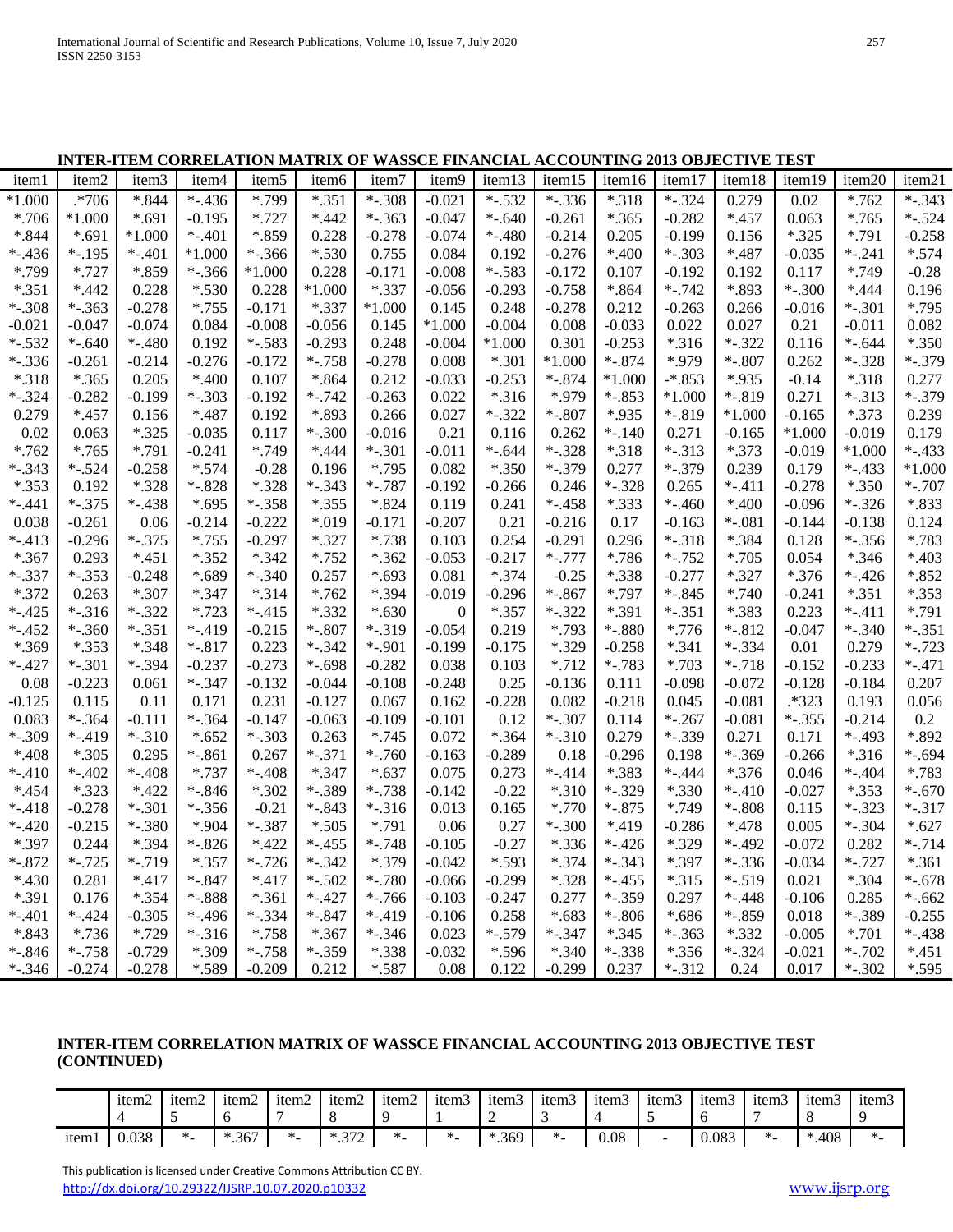International Journal of Scientific and Research Publications, Volume 10, Issue 7, July 2020 258 ISSN 2250-3153

|                        |                          | .413                         |                  | .337           |                          | .425             | .452              |                  | .427                         |                          | 0.125                             |                                   | .309     |                              | .410        |
|------------------------|--------------------------|------------------------------|------------------|----------------|--------------------------|------------------|-------------------|------------------|------------------------------|--------------------------|-----------------------------------|-----------------------------------|----------|------------------------------|-------------|
| item <sub>2</sub>      |                          |                              | 0.293            | $*$            | 0.263                    | $\ast_-$         | $\ast$ .          | $*.353$          | $\ast$                       |                          | 0.115                             |                                   | $\ast$ . | $*.305$                      | $\ast_-$    |
|                        | 0.261                    | 0.296                        |                  | .353           |                          | .316             | .360              |                  | .301                         | 0.223                    |                                   | 0.364                             | .419     |                              | .402        |
| item <sub>3</sub>      | 0.06                     | $\ast$ .                     | $*.451$          |                | $*.307$                  | $\ast$ .         | $\ast$ .          | $*.348$          | $*$                          | 0.061                    | 0.11                              |                                   | $\ast$ . | 0.295                        | $*$         |
|                        |                          | .375                         |                  | 0.248          |                          | .322             | .351              |                  | .394                         |                          |                                   | 0.111                             | .310     |                              | .408        |
| item4                  | $\overline{\phantom{a}}$ | $*.755$                      | $*.352$          | *.689          | $*.347$                  | $*.723$          | $*$               | $\ast$ .         |                              | $\ast$ .                 | 0.171                             | $*$                               | $*.652$  | $\overline{a}$               | $*.737$     |
|                        | 0.214                    |                              |                  |                |                          |                  | .419              | .817             | 0.237                        | .347                     |                                   | .364                              |          | 0.861                        |             |
| item <sub>5</sub>      |                          |                              | $*.342$          | $*$            | $*.314$                  | $\ast$ .         |                   | 0.223            |                              | $\sim$                   | 0.231                             | $\sim$                            | $*$      | 0.267                        | $\ast$ $\_$ |
|                        | 0.222                    | 0.297                        |                  | .340           |                          | .415             | 0.215             |                  | 0.273                        | 0.132                    |                                   | 0.147                             | .303     |                              | .408        |
| item <sub>6</sub>      | 0.019                    | $*.327$                      | $*.752$          | $*.257$        | $*.762$                  | $*.332$          | $\ast$ .<br>.807  | $\ast$ .         | $*$                          |                          |                                   |                                   | 0.263    | $\ast$ .                     | $*.347$     |
|                        | $\equiv$                 | *.738                        | $*362$           | $*.693$        | *.394                    | $*.630$          | $\ast$ .          | .342<br>$\ast$ . | .698                         | 0.044                    | 0.127<br>0.067                    | 0.063<br>$\overline{\phantom{a}}$ | $*.745$  | .371<br>$-0.76$              | $*.637$     |
| item7                  | 0.171                    |                              |                  |                |                          |                  | .319              | .901             | 0.282                        | 0.108                    |                                   | 0.109                             |          |                              |             |
| item9                  |                          | 0.103                        | $\omega_{\rm c}$ | 0.081          | $\overline{\phantom{a}}$ | $\boldsymbol{0}$ |                   | $\ast$ .         | 0.038                        | $\sim$                   | 0.162                             | $\overline{\phantom{a}}$          | 0.072    | $\overline{\phantom{a}}$     | 0.075       |
|                        | 0.207                    |                              | 0.053            |                | 0.019                    |                  | 0.054             | .199             |                              | 0.248                    |                                   | 0.101                             |          | 0.163                        |             |
| item1                  | 0.21                     | 0.254                        | $\frac{1}{2}$    | $*.374$        | $\omega_{\rm c}$         | $*.357$          | 0.219             | $\ast$ .         | 0.103                        | 0.25                     | $\equiv$                          | 0.12                              | $*364$   | $\Box$                       | 0.273       |
| 3                      |                          |                              | 0.217            |                | 0.296                    |                  |                   | .175             |                              |                          | 0.228                             |                                   |          | 0.289                        |             |
| item1                  | $\blacksquare$           |                              | $\ast$ .         | $-0.25$        | $\ast_-$                 | $\ast_-$         | *.793             | *.329            | $*.712$                      |                          | 0.082                             | $\ast$ .                          | $\ast$ . | 0.18                         | $\ast$ $\_$ |
| 5                      | 0.216                    | 0.291                        | .777             |                | .867                     | .322             |                   |                  |                              | 0.136                    |                                   | .307                              | .310     |                              | .414        |
| item1                  | 0.17                     | 0.296                        | *.786            | *.338          | *.797                    | *.391            | $\ast$ .          |                  | $\ast_-$                     | 0.111                    |                                   | 0.114                             | 0.279    | $\Box$                       | *.383       |
| 6                      |                          |                              |                  |                |                          |                  | .880              | 0.258            | .783                         |                          | 0.218                             |                                   |          | 0.296                        |             |
| item1                  |                          | $\ast$ .                     | $*$ .            |                | $\ast$ .                 | $\ast_-$         | *.776             | $*.341$          | $*.703$                      | $\blacksquare$           | 0.045                             |                                   | $\ast$ . | 0.198                        | $\ast$ $\_$ |
| 7                      | 0.163                    | .318                         | .752             | 0.277          | .845                     | .351             |                   |                  |                              | 0.098                    |                                   | 0.267                             | .339     |                              | .444        |
| item1                  |                          | *.384                        | $*.705$          | $*.327$        | $*.740$                  | *.383            | $\ast$ .          | $*$ .            | $\ast$ .                     |                          |                                   |                                   | 0.271    | $\bar{\phantom{a}}$          | $*.376$     |
| 8                      | 0.081                    | 0.128                        | 0.054            | $*.376$        | $\blacksquare$           | 0.223            | .812              | .334<br>0.01     | .718                         | 0.072<br>$\mathbf{r}$    | 0.081<br>$*.323$                  | 0.081<br>$\ast$ .                 | 0.171    | 0.369<br>$\bar{\phantom{a}}$ | 0.046       |
| item1<br>9             | 0.144                    |                              |                  |                | 0.241                    |                  | 0.047             |                  | 0.152                        | 0.128                    |                                   | .355                              |          | 0.266                        |             |
| item2                  |                          | $\ast$ .                     | $*.346$          | $\ast$ .       | $*.351$                  | $\ast_-$         | $*$               | 0.279            | $\ast$ .                     |                          | 0.193                             | $\equiv$                          | $\ast$ . | $*.316$                      | $\ast_-$    |
| 0                      | 0.138                    | .356                         |                  | .426           |                          | .411             | .340              |                  | .233                         | 0.184                    |                                   | 0.214                             | .493     |                              | .404        |
| item2                  | 0.124                    | *.783                        | $*403$           | *.852          | $*.353$                  | *.791            | $\ast$ .          | $\ast$ .         | $*$                          | 0.207                    | 0.056                             | 0.2                               | *.892    | $*$                          | *.783       |
|                        |                          |                              |                  |                |                          |                  | .351              | .723             | .471                         |                          |                                   |                                   |          | .694                         |             |
| item2                  | 0.292                    | $\ast$ .                     |                  | $\ast$ .       |                          | $\ast_-$         | $*413$            | *.790            | *.359                        | 0.21                     | $-0.1$                            | $*.375$                           | $\ast$ . | *.847                        | $\ast_-$    |
| $\overline{c}$         |                          | .800                         | 0.287            | .852           | 0.218                    | .798             |                   |                  |                              |                          |                                   |                                   | .770     |                              | .685        |
| item2                  | $\blacksquare$           | *.834                        | 0.296            | *.709          | $*.376$                  | $*.760$          |                   | $\ast$ .         | $\ast$ .                     | 0.033                    | 0.056                             | 0.055                             | $*.744$  | $\ast$ .                     | $*.752$     |
| 3                      | 0.097                    |                              |                  |                |                          |                  | 0.295             | .753             | .364                         |                          |                                   |                                   |          | .633                         |             |
| item2                  | $*1.00$                  |                              | 0.288            |                | 0.179                    |                  |                   | 0.236            |                              | $*.657$                  | $\ast_-$                          | $*.628$                           | 0.003    | 0.225                        |             |
| 4                      | $\overline{0}$           | 0.296                        |                  | 0.086          |                          | 0.056            | 0.257             |                  | 0.226                        |                          | .401                              |                                   |          |                              | 0.026       |
| item <sub>2</sub>      | $\mathbb{L}$             | $*1.00$                      | 0.24             | *.849          | 0.257                    | *.883            | $\Box$            | $\ast$ .         | $\ast_-$                     | $\mathbb{L}$             | 0.185                             | $\omega_{\rm c}$                  | $*855$   | $\ast$ $\_$                  | *.869       |
|                        | 5 0.296<br>0.288         | $\overline{0}$<br>0.24       | $*1.00$          | *.348          | *.860                    | $*.336$          | 0.258<br>$\ast$ . | .719<br>$\ast$ . | .372<br>$*$                  | 0.143                    |                                   | 0.135                             | *.340    | .772<br>$\ast$ .             | $*.351$     |
| item <sub>2</sub><br>6 |                          |                              | $\overline{0}$   |                |                          |                  | .834              | .367             | .793                         | 0.104                    | $\overline{\phantom{a}}$<br>0.048 | 0.126                             |          | .385                         |             |
| item2                  | $\sim$                   | *.849                        | $*.348$          | $*1.00$        | 0.208                    | *.945            | $\ast$ .          | $\ast$ .         | $*$                          | 0.064                    |                                   | $\blacksquare$                    | *.916    | $\ast$ .                     | $*.831$     |
| 7                      | 0.086                    |                              |                  | $\overline{0}$ |                          |                  | .379              | .660             | .521                         |                          | 0.006                             | 0.084                             |          | .817                         |             |
| item2                  | 0.179                    | 0.257                        | .*860            | 0.208          | $*1.00$                  | 0.239            | $\ast$ .          | $\ast_-$         | $*$                          | 0.009                    | $\mathcal{L}^{\mathcal{A}}$       | 0.198                             | 0.27     | $\Box$                       | $*.353$     |
| 8                      |                          |                              |                  |                | $\overline{0}$           |                  | .783              | .406             | .667                         |                          | 0.057                             |                                   |          | 0.268                        |             |
| item2                  | ÷                        | *.883                        | $*.336$          | *.945          | 0.239                    | $*1.00$          | $\ast_-$          | $\ast$ .         | $*$                          | 0.081                    | $-0.01$                           | $\blacksquare$                    | $*.877$  | $\ast$ .                     | $*.884$     |
| 9                      | 0.056                    |                              |                  |                |                          | $\overline{0}$   | .344              | .603             | .506                         |                          |                                   | 0.066                             |          | .764                         |             |
| item3                  | $\blacksquare$           | $\sim$                       | $\ast_-$         | $\ast$ .       | $*$                      | $\ast$ .         | $*1.00$           | $*335$           | $*.818$                      | $\overline{\phantom{a}}$ | 0.151                             | $\omega$                          | $\ast_-$ | $*.355$                      | $*$         |
| 1                      | 0.257                    | 0.258                        | .834             | .379           | .783                     | .344             | $\mathbf{0}$      |                  |                              | 0.087                    |                                   | 0.073                             | .361     |                              | .351        |
| item <sub>3</sub>      | 0.236                    | $*$                          | $\ast$ .         | $*$            | $*$                      | $\ast$ _         | $*.335$           | $*1.00$          | 0.163                        | $*.360$                  | $\omega$                          | 0.213                             | $*$      | *.850                        | $\ast_-$    |
| $\overline{c}$         |                          | .719                         | .367             | .660           | .406                     | .603             |                   | $\overline{0}$   |                              |                          | 0.262                             |                                   | .716     |                              | .701        |
| item <sub>3</sub>      | $\sim$                   | $*$                          | $\ast$ .         | $\ast$ $\_$    | $\ast_-$                 | $\ast_-$         | *.818             | 0.163            | $*1.00$                      | $\ast$ _                 | $*.303$                           | $\omega_{\rm c}$                  | $*$      | $*.304$                      | $\ast_-$    |
| 3                      | 0.226                    | .372                         | .793             | .521           | .667                     | .506             |                   |                  | $\boldsymbol{0}$<br>$\ast$ _ | .387                     |                                   | 0.236                             | .480     |                              | .392        |
| item <sub>3</sub><br>4 | $*.657$                  | $\omega_{\rm{eff}}$<br>0.143 | 0.104            | 0.064          | 0.009                    | 0.081            | 0.087             | $*360$           | .387                         | $*1.00$<br>$\mathbf{0}$  | $\ast$ $\_$<br>.661               | .*665                             | 0.079    | $*.311$                      | 0.103       |
| item3                  | $\ast$ .                 | 0.185                        |                  | $\ast_-$       |                          | $-0.01$          | 0.151             | $\sim$           | $*.303$                      | $\ast$ .                 | $*1.00$                           | $\blacksquare$                    | 0.021    | $\overline{\phantom{a}}$     | 0.141       |
| 5                      | .401                     |                              | 0.048            | .006           | 0.057                    |                  |                   | 0.262            |                              | .661                     | $\boldsymbol{0}$                  | $*463$                            |          | 0.224                        |             |
| item <sub>3</sub>      | $*.628$                  | $\blacksquare$               | 0.126            | $\ast_-$       | 0.198                    |                  |                   | 0.213            | ۳                            | $*.665$                  | $\ast$ .                          | $*1.00$                           | 0.101    | $*.363$                      | 0.103       |
| 6                      |                          | 0.135                        |                  | .084           |                          | 0.066            | 0.073             |                  | 0.236                        |                          | .463                              | $\boldsymbol{0}$                  |          |                              |             |

 This publication is licensed under Creative Commons Attribution CC BY. <http://dx.doi.org/10.29322/IJSRP.10.07.2020.p10332> [www.ijsrp.org](http://ijsrp.org/)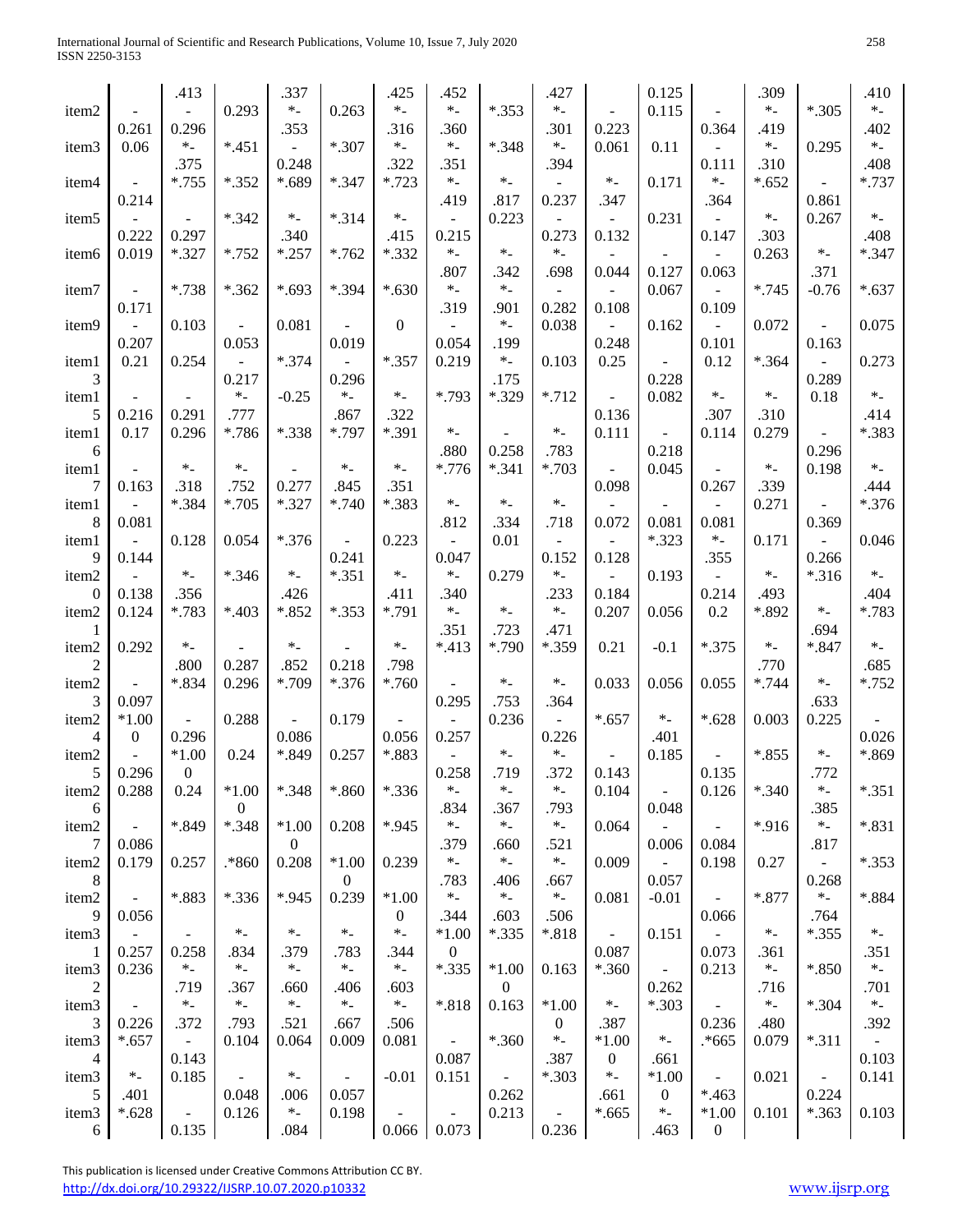| International Journal of Scientific and Research Publications, Volume 10, Issue 7, July 2020 | 259 |
|----------------------------------------------------------------------------------------------|-----|
| ISSN 2250-3153                                                                               |     |

| item3             | 0.003      | $*.855$  | $*.340$  | *.916    | 0.27     | $*.877$ | $\ast$ . | $\ast$ .                 | $\ast$ . | 0.079   | 0.021   | 0.101          | $*1.00$  | $\ast$ .                 | *.892    |
|-------------------|------------|----------|----------|----------|----------|---------|----------|--------------------------|----------|---------|---------|----------------|----------|--------------------------|----------|
|                   |            |          |          |          |          |         | .361     | .716                     | .480     |         |         |                | $\theta$ | .758                     |          |
| item3             | 0.225      | $*$      | $*$      | $*$      |          | $*$     | $*.355$  | $*.850$                  | $*.304$  | $*.311$ |         | $*.363$        | $*$      | $*1.00$                  | $\ast_-$ |
| 8                 |            | .772     | .385     | .817     | 0.268    | .764    |          |                          |          |         | 0.224   |                | .758     | $\overline{0}$           | .743     |
| item3             |            | *.869    | $*351$   | *.831    | $*.353$  | *.884   | $*$      | $*$                      | $*$      |         | 0.141   | 0.103          | *.892    | $\ast$ .                 | $*1.00$  |
| 9                 | 0.026      |          |          |          |          |         | .351     | .701                     | .392     | 0.103   |         |                |          | .743                     | $\theta$ |
| item4             | 0.279      | $\ast$ . | $\ast$ . | $*$      | $\ast$ . | $*$     | 0.284    | *.837                    | 0.243    | $*.378$ |         | 0.229          | $*$      | *.897                    | $*$      |
| $\theta$          |            | .838     | .339     | .723     | .382     | .756    |          |                          |          |         | 0.265   |                | .734     |                          | .841     |
| item4             |            | $-0.21$  | $*$      | $\ast$ . | $\ast$   | $*$     | *.895    | 0.291                    | *.847    |         | $*362$  |                | $\ast$ . | $*.336$                  | $*$      |
|                   | 0.256      |          | .845     | .350     | .763     | .331    |          |                          |          | 0.254   |         | 0.219          | .326     |                          | .310     |
| item4             | $\sim$ $-$ | $*.744$  | *.389    | $*.685$  | $*.375$  | $*.714$ | $*$      | $*$                      | $*$      | $\sim$  | 0.004   |                | $*.634$  | $\ast$ .                 | $*.627$  |
| $\overline{2}$    | 0.103      |          |          |          |          |         | .446     | .755                     | .335     | 0.129   |         | 0.289          |          | .797                     |          |
| item4             | 0.134      | $\ast$ . | $\ast_-$ | $*$      | $*$ .    | $*$     | $*425$   | $*.663$                  | $*435$   | 0.026   | 0.034   | 0.143          | $*$      | $*.705$                  | $*$      |
| 3                 |            | .844     | .308     | .785     | .311     | .815    |          |                          |          |         |         |                | .721     |                          | .736     |
| item4             | 0.002      | $*.375$  | $\ast$ . | $*.317$  | $\ast$ . | $*376$  | $*451$   | $*$                      | *.359    | 0.067   |         | $\blacksquare$ | 0.255    | $*$                      | 0.266    |
| 4                 |            |          | .335     |          | .313     |         |          | .316                     |          |         | 0.059   | 0.095          |          | .364                     |          |
| item4             | 0.149      | $\ast$ . | $\ast_-$ | $*$      | $\ast$ . | $*$     | *.393    | $*.718$                  | $*401$   | 0.044   | 0.107   | 0.162          | $\ast$ . | $*.764$                  | $\ast$ . |
| 5                 |            | .813     | .366     | .753     | .362     | .781    |          |                          |          |         |         |                | .684     |                          | .700     |
| item4             | 0.222      | $\ast$ . | $*$      | $*$      |          | $*$     | $*401$   | $*.747$                  | *.330    | 0.2     | $-0.11$ | *.399          | $\ast$ . | *.807                    | $*$      |
| 6                 |            | .824     | .262     | .786     | 0.271    | .819    |          |                          |          |         |         |                | .726     |                          | .719     |
| item4             | 0.145      | $*$      | $*$      | $*$      | $*$      | $*$     | *.812    | $*475$                   | $*.698$  | 0.195   | 0.086   | 0.226          | $\ast_-$ | $*.515$                  | $\ast$ . |
| 8                 |            | .334     | .761     | .377     | .743     | .343    |          |                          |          |         |         |                | .324     |                          | .328     |
| item4             |            | $\ast$ . | $*414$   | $*$      | $*402$   | $*$     | $*$      | 0.217                    |          |         | 0.067   |                | $*$      | 0.266                    | $\ast$ . |
| $\mathbf{Q}$      | 0.007      | .450     |          | .391     |          | .452    | .440     |                          | 0.275    | 0.213   |         | 0.057          | .331     |                          | .343     |
| item <sub>5</sub> | 0.047      | $*442$   | $*$      | *.384    | $\ast$ . | $*443$  | $*431$   | $\overline{\phantom{a}}$ | 0.289    | 0.239   |         | 0.05           | $*.344$  | $\overline{\phantom{a}}$ | $*.334$  |
| $\Omega$          |            |          | .426     |          | .416     |         |          | 0.233                    |          |         | 0.057   |                |          | 0.282                    |          |
| item1             |            | *.595    | $*315$   | $*.541$  | $*.333$  | $*.553$ |          | $\ast$ .                 |          |         | 0.245   |                | *.590    | $*$                      | $*.658$  |
| $\overline{2}$    | 0.083      |          |          |          |          |         | 0.233    | .643                     | 0.174    | 0.191   |         | 0.012          |          | .575                     |          |

### **INTER-ITEM CORRELATION MATRIX OF WASSCE FINANCIAL ACCOUNTING 2013 OBJECTIVE TEST(CONTINUED)**

|                    | item40   | item41   | itrem <sub>42</sub> | item43   | item <sub>44</sub> | item45    | item46   | item <sub>48</sub> | item49    | Item <sub>50</sub> | Itrem <sub>12</sub> |
|--------------------|----------|----------|---------------------|----------|--------------------|-----------|----------|--------------------|-----------|--------------------|---------------------|
| item1              | $*454$   | $*.418$  | $-.420$             | *.397    | $*.872$            | $*430$    | $*391$   | $-.401$            | $*843$    | $*.846$            | $*.346$             |
| item2              | $*323$   | $-0.278$ | $-0.215$            | 0.244    | $*.725$            | 0.281     | 0.176    | $-.424$            | $*.736$   | $*.758$            | $-0.274$            |
| item3              | $*422$   | $*.301$  | $*.380$             | $*394$   | $*.719$            | $*417$    | $*.354$  | $*.305$            | $*$ .729  | $*.729$            | $-0.278$            |
| item4              | $*.846$  | $*.356$  | $*904$              | $*.826$  | $*357$             | $*.847$   | $*.888$  | $*.496$            | $*.316$   | *.309              | *.589               |
| item <sub>5</sub>  | $*$ .302 | $-0.21$  | $*.387$             | $*422$   | $*.726$            | $*417$    | $*361$   | $*.334$            | $*.758$   | $*.758$            | $-0.209$            |
| item <sub>6</sub>  | $*.389$  | $*.843$  | $*$ .505            | $*.455$  | $-.342$            | $* - 502$ | $*.427$  | $*.847$            | $*367$    | $*.359$            | 0.212               |
| item7              | $*.738$  | $*.316$  | $*$ .791            | $*.748$  | *.379              | $*.780$   | $*.766$  | $*.419$            | $*.346$   | $*338$             | $*.587$             |
| item9              | $-0.142$ | 0.013    | 0.06                | $-0.105$ | $-0.042$           | $* -066$  | $-0.103$ | $* - 106$          | 0.023     | $-0.032$           | 0.08                |
| item13             | $-0.22$  | 0.165    | 0.27                | $-0.27$  | $*.593$            | $-0.299$  | $-0.247$ | 0.258              | $*.579$   | $*$ .596           | 0.122               |
| item15             | $*310$   | *.770    | $*.300$             | $*336$   | $*374$             | $*328$    | 0.277    | $*.683$            | $*.347$   | $*340$             | $-0.299$            |
| item16             | $*.329$  | $*.875$  | $*419$              | $-.426$  | $*.343$            | $*.455$   | $*.359$  | $*.806$            | $*345$    | $*.338$            | 0.237               |
| item17             | $*330$   | $*$ .749 | $-0.286$            | *.329    | $*397$             | $*315$    | 0.297    | $*686$             | $*.363$   | $*356$             | $*.312$             |
| item18             | $-.410$  | *.808    | $*478$              | $*.492$  | $*.336$            | $*.519$   | $*.448$  | $*.859$            | $*332$    | $*.324$            | 0.24                |
| item19             | $-0.027$ | 0.115    | 0.005               | $-0.072$ | $*.034$            | 0.021     | $-0.106$ | 0.018              | $-0.005$  | $-0.021$           | 0.017               |
| item20             | $*353$   | $*.323$  | $*.304$             | 0.282    | $*.727$            | $*$ .304  | 0.285    | $*.389$            | $*701$    | $*$ -.702          | $*.302$             |
| item21             | $*.670$  | $*.317$  | $*.627$             | $*.714$  | $*361$             | $*.678$   | $*-.662$ | $-0.255$           | $*.438$   | $*451$             | $*$ .595            |
| item22             | $*.758$  | $*$ .305 | $*.845$             | $*.845$  | $*.337$            | *.818     | *.918    | $*488$             | $*$ .338  | $*.332$            | $*.522$             |
| item <sub>23</sub> | $*.720$  | $-0.28$  | $*.747$             | $*.857$  | $*431$             | $-.821$   | $*.784$  | $*.324$            | $*.510$   | *.499              | $*.557$             |
| item <sub>24</sub> | 0.279    | $-0.256$ | $*$ -.103           | 0.134    | 0.002              | 0.149     | 0.222    | 0.145              | $-0.007$  | 0.047              | $-0.083$            |
| item25             | $*.838$  | $-0.21$  | $* .744$            | $*.844$  | $*375$             | $*.813$   | $*.824$  | $*.334$            | $*.450$   | $*442$             | $*.595$             |
| item26             | $*.339$  | $*.845$  | *.389               | $*.308$  | $*.335$            | $*.366$   | $-0.262$ | $*.761$            | $*414$    | $*.426$            | $*315$              |
| item27             | $*.723$  | $*.350$  | $*685$              | $*.785$  | $*317$             | $*.753$   | $*.786$  | $*.377$            | $*.391$   | $*384$             | $*.541$             |
| item <sub>28</sub> | $*.382$  | $*.763$  | $*375$              | $*.311$  | $*.313$            | $*.362$   | $-0.271$ | $*.743$            | $*402$    | $*.416$            | $*333$              |
| item29             | $*.756$  | $*.331$  | $*714$              | $*.815$  | $*376$             | $*.781$   | $*.819$  | $-.343$            | $* - 452$ | $*443$             | $*$ .553            |
| item31             | 0.284    | $*895$   | $*.446$             | $*425$   | $*451$             | $*$ .393  | $*401$   | *.812              | $-.440$   | $*431$             | $-0.233$            |
| item <sub>32</sub> | *.837    | 0.291    | $*.755$             | $*.663$  | $*.316$            | $*.718$   | $*.747$  | $*475$             | 0.217     | $-0.233$           | $*.643$             |

This publication is licensed under Creative Commons Attribution CC BY.

<http://dx.doi.org/10.29322/IJSRP.10.07.2020.p10332> [www.ijsrp.org](http://ijsrp.org/)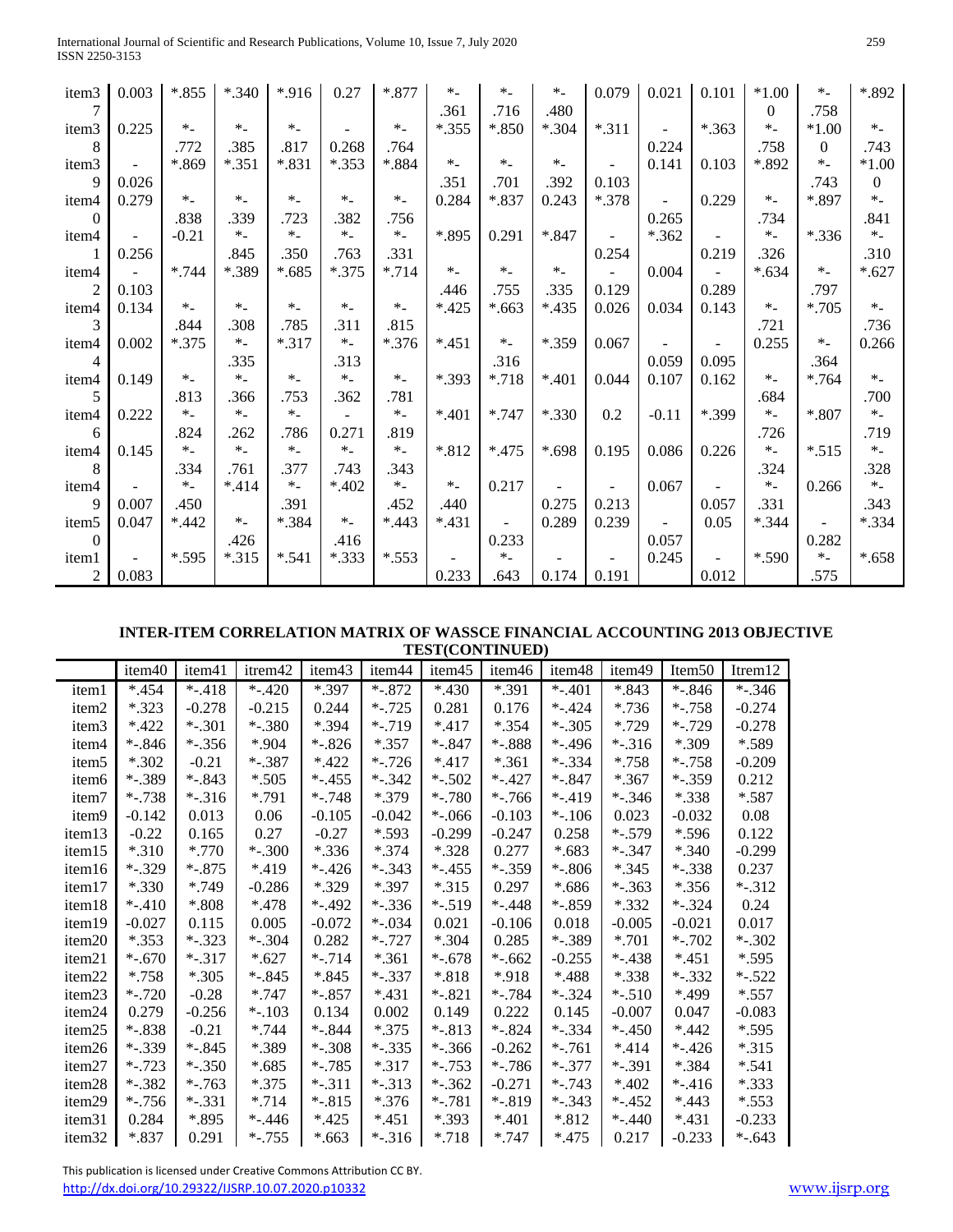International Journal of Scientific and Research Publications, Volume 10, Issue 7, July 2020 260 ISSN 2250-3153

| item <sub>33</sub> | 0.243    | $*847$    | $*.335$  | $*435$   | *.359    | $*401$    | *.330     | $*.698$  | $-0.275$ | 0.289    | $-0.174$  |
|--------------------|----------|-----------|----------|----------|----------|-----------|-----------|----------|----------|----------|-----------|
| item <sub>34</sub> | $*378$   | $-0.254$  | $-0.129$ | 0.026    | 0.067    | 0.044     | 0.2       | 0.195    | $-0.213$ | 0.239    | $-0.191$  |
| item <sub>35</sub> | $-0.265$ | $*362$    | 0.004    | 0.034    | $-0.059$ | 0.107     | $-0.11$   | 0.086    | 0.067    | $-0.057$ | 0.245     |
| item <sub>36</sub> | 0.229    | $-0.219$  | $-0.289$ | 0.143    | $-0.095$ | 0.162     | *.399     | 0.226    | $-0.057$ | 0.05     | $-0.012$  |
| item <sub>37</sub> | $*.734$  | $-.326$   | $*.634$  | $*.721$  | 0.255    | $*.684$   | $*.726$   | $*.324$  | $*.331$  | $*344$   | $*$ .590  |
| item <sub>38</sub> | *.897    | $*336$    | $*.797$  | $*.705$  | $*.364$  | $*764$    | $*807$    | $*$ .515 | 0.266    | $-0.282$ | $*$ -.575 |
| item <sub>39</sub> | $*.841$  | $*.310$   | $*.627$  | $*.736$  | 0.266    | $*$ -.700 | $*.719$   | $*.328$  | $*.343$  | $*$ .334 | $*.658$   |
| item40             | $*1.000$ | 0.25      | $*.773$  | $*.702$  | $-.408$  | $*.756$   | *.789     | $*462$   | $*310$   | $*.303$  | $*$ -.662 |
| item41             | 0.25     | $*1.000$  | $*.381$  | $*359$   | $*411$   | *.409     | 0.28      | *.829    | $*.399$  | $*392$   | $-0.169$  |
| item <sub>42</sub> | $*.773$  | $*$ -.381 | $*1.000$ | $*.891$  | $*486$   | $*.924$   | $*.894$   | *-.461   | $*.424$  | $*415$   | $*$ .524  |
| item43             | $*.702$  | $*359$    | $*.891$  | $*1.000$ | $-.413$  | $*946$    | *.894     | $*$ .395 | $*$ .512 | $-.481$  | $*.496$   |
| item <sub>44</sub> | $-.408$  | $*411$    | $*486$   | $-.413$  | $*1.000$ | $*.493$   | $*.389$   | $*377$   | $*.893$  | *.894    | 0.254     |
| item45             | $*.756$  | *.409     | $*.924$  | $*946$   | $*.493$  | $*1.000$  | $*843$    | $*476$   | *.483    | $*.472$  | $*.491$   |
| item46             | *.789    | 0.28      | $*.894$  | $*894$   | $*.389$  | $*843$    | *1.000    | $*457$   | *.399    | $*.392$  | $*$ -.533 |
| item <sub>48</sub> | $*462$   | *.829     | $-.461$  | $*$ .395 | $*377$   | $*476$    | $*457$    | $*1.000$ | $*.493$  | $*482$   | $-0.222$  |
| item49             | $*.310$  | $*.399$   | $-.424$  | $*$ .512 | $*.893$  | $*483$    | *.399     | $-.493$  | $*1.000$ | $*.978$  | $-0.243$  |
| item <sub>50</sub> | $-.303$  | $*392$    | $*415$   | $-.481$  | *.894    | $*.472$   | $*.392$   | *.482    | $*.978$  | $*1.000$ | 0.222     |
| item <sub>12</sub> | $*.662$  | $-0.169$  | $*$ .524 | $-.496$  | 0.254    | $*.491$   | $*$ -.533 | $-0.222$ | $-.243$  | 0.222    | $*1.000$  |

**Starred (\*) items showed evidence of correlations amongst items in terms of response patterns across examinees**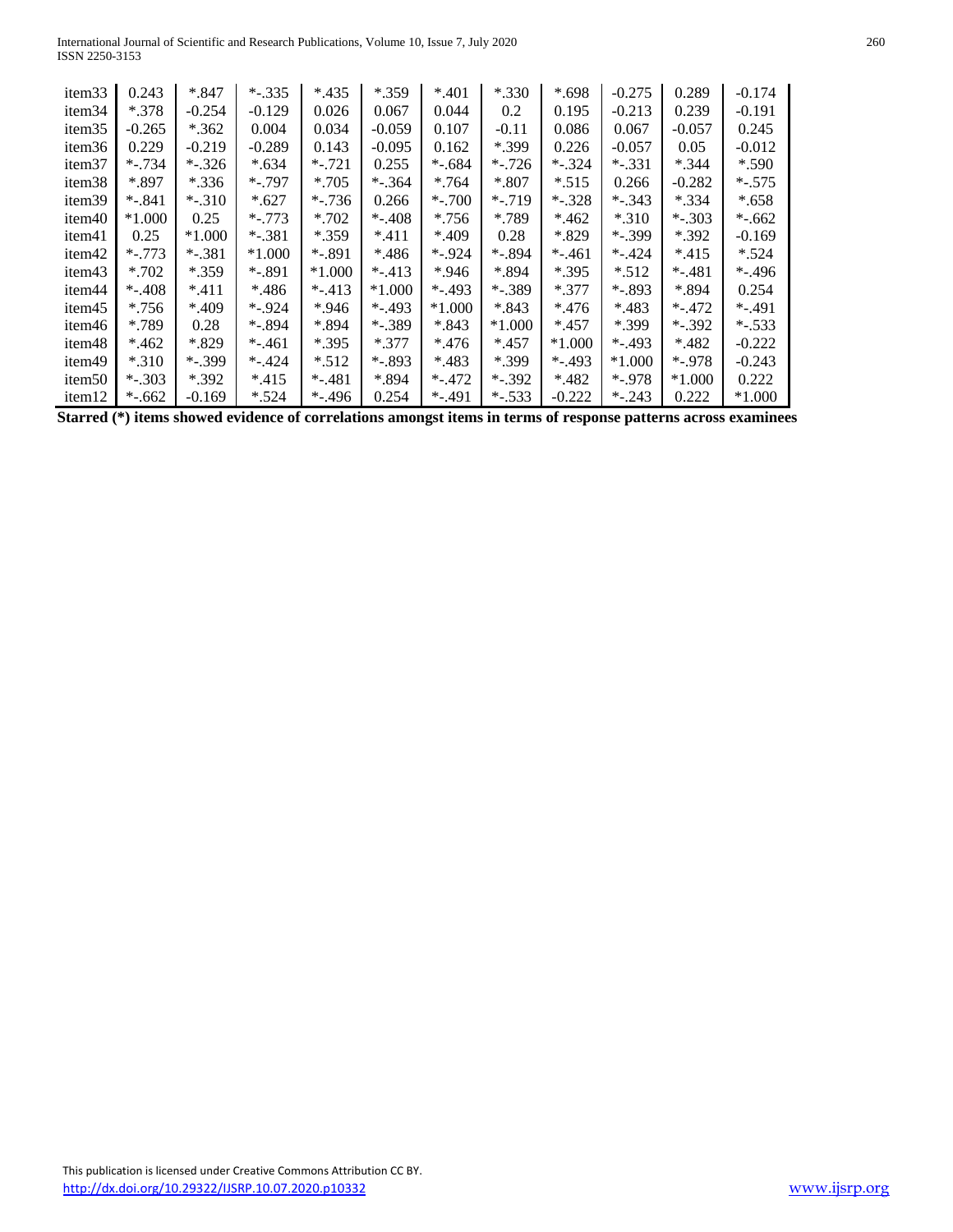International Journal of Scientific and Research Publications, Volume 10, Issue 7, July 2020 261 ISSN 2250-3153

#### **Result Summary**

#### **Local Item Dependency and Independency of 2013 WASSCE financial accounting**

| <b>Status</b> | <b>Items</b>                                                                                                     | <b>No of Items</b> | (%)     |
|---------------|------------------------------------------------------------------------------------------------------------------|--------------------|---------|
| <b>LID</b>    | 1,2,3,4,7,15,16,17,18,20,21,22,23,25,26,27,28,29,31,32,33,3<br>7, 38, 39, 40, 41, 42, 43, 44, 45, 46, 48, 49, 50 | 34                 | 77.3%   |
| LI            | 9, 13, 19, 24, 34, 35, 36.                                                                                       | 7                  | 15.9%   |
|               | 5,6,12                                                                                                           | 3                  | 6.8%    |
| <b>WLD</b>    |                                                                                                                  |                    |         |
| <b>Total</b>  |                                                                                                                  | 44                 | 100.00% |

The table above showed the Local Item Dependence of WASSCE 2013 financial accounting 44 items held for 34 (77.3%) of the total items and the Weak Local Item Dependence items constituted 3 (6.8%). With Local Independence holding for 7 (15.9%). This is a strong evidence of multidimensionality of the items of 2013 WASSCE financial accounting objective test. It means, there was sameness in the response or performance pattern of respondents to most of these items making these items scores multidimensional. This means that a good or bad performance on an item led to another good or bad performance on another item or items.

To compare the Inter-Item Correlation approach above with Factor Analytic approach, the exploratory approach of principal component analysis was conducted. One approach to determining the number of factors is to select those for which the Eigenvalues are greater than 1. This value means that these factors account for more than the mean of the total variance in the items. This is known as the Kaiser-Guttman rule (Guttman, 1954; Kaiser, 1960). Comrey and lee (1992) cautioned that if the instrument contains a large number of items, a large number of Eigenvalues will meet this rule.

| Principal Component Analysis - Eigenvalue and Percentage of Variance Explained for WASSCE 2013 Financial Accounting |  |
|---------------------------------------------------------------------------------------------------------------------|--|
| <b>Total Variance Explained</b>                                                                                     |  |

|                |                            |               |              | <b>Rotation Sums of Squared Loadings</b> |               |              |  |  |  |
|----------------|----------------------------|---------------|--------------|------------------------------------------|---------------|--------------|--|--|--|
| Component      | <b>Initial Eigenvalues</b> |               |              |                                          |               |              |  |  |  |
|                | Total                      | % of Variance | Cumulative % | Total                                    | % of Variance | Cumulative % |  |  |  |
| 1              | $*17.384$                  | $*39.510$     | 39.510       | $*16.653$                                | *37.848       | 37.848       |  |  |  |
| $\frac{2}{3}$  | $*11.220$                  | $*25.501$     | 65.010       | $*11.574$                                | $*26.306$     | 64.153       |  |  |  |
|                | 4.365                      | 9.920         | 74.930       | 4.169                                    | 9.475         | 73.629       |  |  |  |
| $\overline{4}$ | 2.191                      | 4.981         | 79.911       | 2.491                                    | 5.662         | 79.290       |  |  |  |
| 5              | 1.777                      | 4.040         | 83.950       | 1.883                                    | 4.279         | 83.569       |  |  |  |
| 6              | 1.121                      | 2.548         | 86.499       | 1.173                                    | 2.666         | 86.236       |  |  |  |
| 7              | 1.035                      | 2.353         | 88.852       | 1.151                                    | 2.616         | 88.852       |  |  |  |
| $\,8\,$        | .980                       | 2.227         | 91.079       |                                          |               |              |  |  |  |
| 9              | .832                       | 1.892         | 92.971       |                                          |               |              |  |  |  |
| 10             | .465                       | 1.056         | 94.027       |                                          |               |              |  |  |  |
| 11             | .461                       | 1.048         | 95.075       |                                          |               |              |  |  |  |
| 12             | .389                       | .884          | 95.959       |                                          |               |              |  |  |  |
| 13             | .364                       | .827          | 96.786       |                                          |               |              |  |  |  |
| 14             | .267                       | .606          | 97.392       |                                          |               |              |  |  |  |
| 15             | .253                       | .574          | 97.966       |                                          |               |              |  |  |  |
| 16             | .212                       | .481          | 98.447       |                                          |               |              |  |  |  |
| 17             | .146                       | .331          | 98.778       |                                          |               |              |  |  |  |
| 18             | .102                       | .231          | 99.009       |                                          |               |              |  |  |  |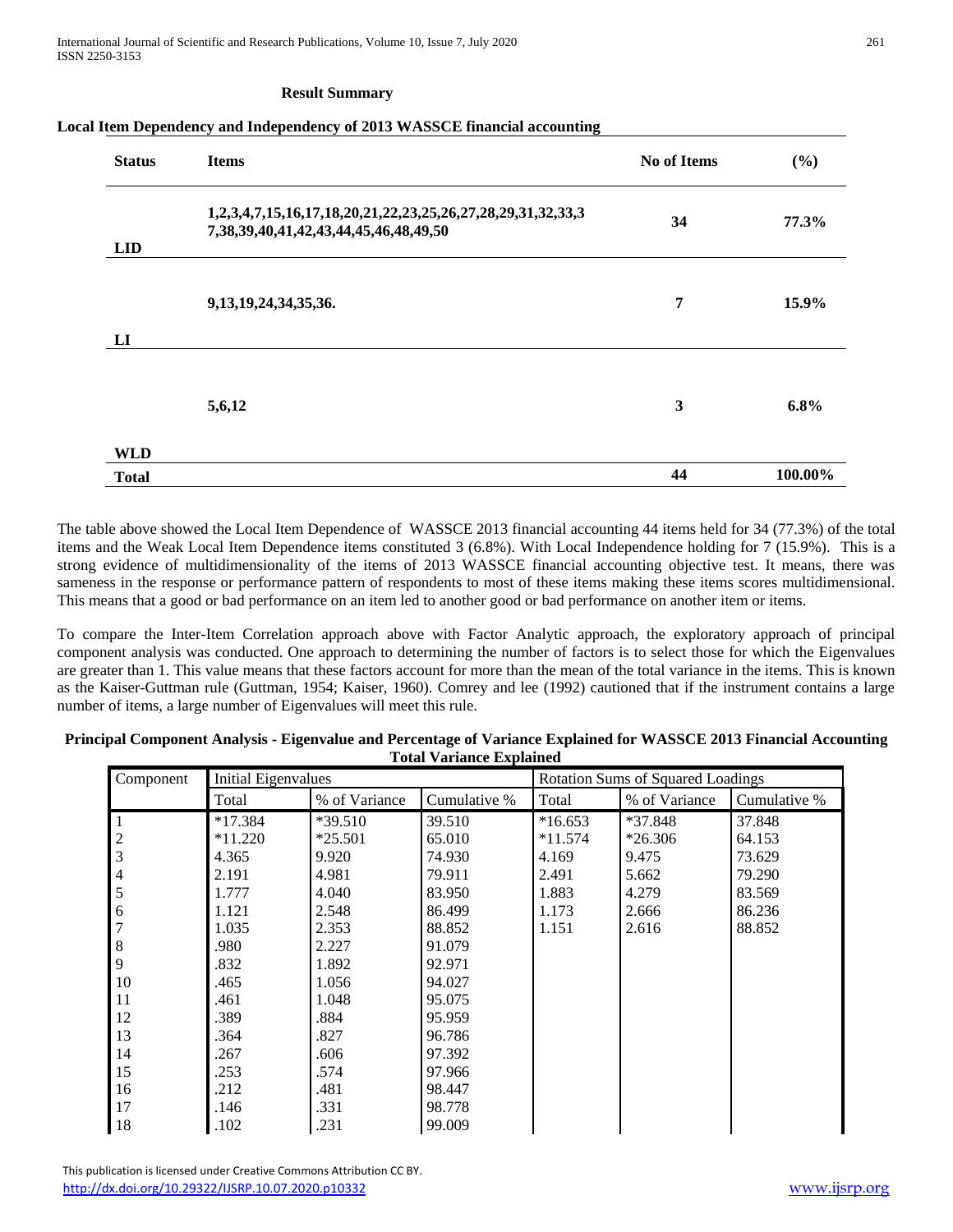International Journal of Scientific and Research Publications, Volume 10, Issue 7, July 2020 262 ISSN 2250-3153

| 19 | .088            | .200            | 99.210  |  |  |
|----|-----------------|-----------------|---------|--|--|
| 20 | .077            | .175            | 99.384  |  |  |
| 21 | .051            | .116            | 99.500  |  |  |
| 22 | .046            | .103            | 99.604  |  |  |
| 23 | .037            | .085            | 99.689  |  |  |
| 24 | .030            | .068            | 99.757  |  |  |
| 25 | .025            | .058            | 99.814  |  |  |
| 26 | .021            | .047            | 99.861  |  |  |
| 27 | .018            | .041            | 99.902  |  |  |
| 28 | .014            | .032            | 99.934  |  |  |
| 29 | .012            | .028            | 99.962  |  |  |
| 30 | .008            | .019            | 99.981  |  |  |
| 31 | .006            | .013            | 99.995  |  |  |
| 32 | .002            | .005            | 100.000 |  |  |
| 33 | 1.875E-014      | 4.262E-014      | 100.000 |  |  |
| 34 | 1.585E-014      | 3.602E-014      | 100.000 |  |  |
| 35 | 1.183E-014      | 2.688E-014      | 100.000 |  |  |
| 36 | 9.112E-015      | 2.071E-014      | 100.000 |  |  |
| 37 | 5.691E-015      | 1.293E-014      | 100.000 |  |  |
| 38 | 4.860E-015      | 1.105E-014      | 100.000 |  |  |
| 39 | $-9.432E - 016$ | $-2.144E - 015$ | 100.000 |  |  |
| 40 | $-3.930E - 015$ | $-8.931E-015$   | 100.000 |  |  |
| 41 | $-6.557E-015$   | $-1.490E - 014$ | 100.000 |  |  |
| 42 | $-8.358E - 015$ | $-1.899E - 014$ | 100.000 |  |  |
| 43 | $-1.307E - 014$ | $-2.970E - 014$ | 100.000 |  |  |
| 44 | $-1.901E-014$   | $-4.321E-014$   | 100.000 |  |  |

#### **Result Summary**

| 2013 Fit Items       | <b>DIMTEST</b>          | statistics of Eigen % of variance explained |
|----------------------|-------------------------|---------------------------------------------|
|                      | value                   | factors (RSSL)                              |
| <b>All examinees</b> | <b>Multidimensional</b> | <b>Multidimensional</b>                     |

The PCA reported the initial eigenvalues of components of which seven made the cut-off of Kaiser-Guttman rule of 1 (17.384,11.220,4.365,2.191,1.777,1.121,1.035) , extraction sums of squared loadings, and rotation sums of squared loadings gave (37.848, 26.306, 9.475, 5.662, 4.279, 2.666, 2.616)% of variance accounted for by each component of the total variance in all of the items which is strong evidence of multidimensional. This is also the result of Inter-Item Correlation Matrix **Discussion of Findings**

Findings in Research question revealed that WASSCE financial accounting items of 2013 were multidimensional from Local Item Dependence. LID held for most items 34 (77.3%) in the test making the items multidimensional as there were significant correlation coefficients that existed between these homogeneous items. And as stated by Baghaei (2008) that LID affected Unidimensionality of the test and also the assumptions of Rasch model is Unidimensionality and Local Item Independence (the likelihood of the person correct answering to an item is independent from the other items in the test; (Green, 1996; Lee, 1997). Thus, multidimensionality is confirmed with evidence of Local Item Dependence. The finding is also consistent with the statement of Kpolovie (2011), that correlation coefficient of say 0.3 gave an evidence of relationship between two variables. Therefore correlations of between -0.3 to 0.3 were considered non-correlation boundaries which indicates items on which Local independence held. And correlations of above 0.3 and below -0.3 were considered as items which local dependence held.

The finding using PCA also reveals two factors that clearly exceeded that of third to the seventh factor with eigenvalues of 4.365. This is in line with what Reckase (1999) said about the second way for testing unidimensionality when he stated that the Eigen value of the first factor must clearly exceed that of the second factor. In this case the first two factors clearly exceeded the third and other factors, which is a sign of multidimensionality.

### **V. Conclusion and Recommendation**

Based on the finding of this study, it was concluded that using Inter-Item Correlation Matrix approach can give the same result with using PCA approach in Dimensionality Test (DIMTEST). Though, using PCA Factor Analytic approach is widely accepted and most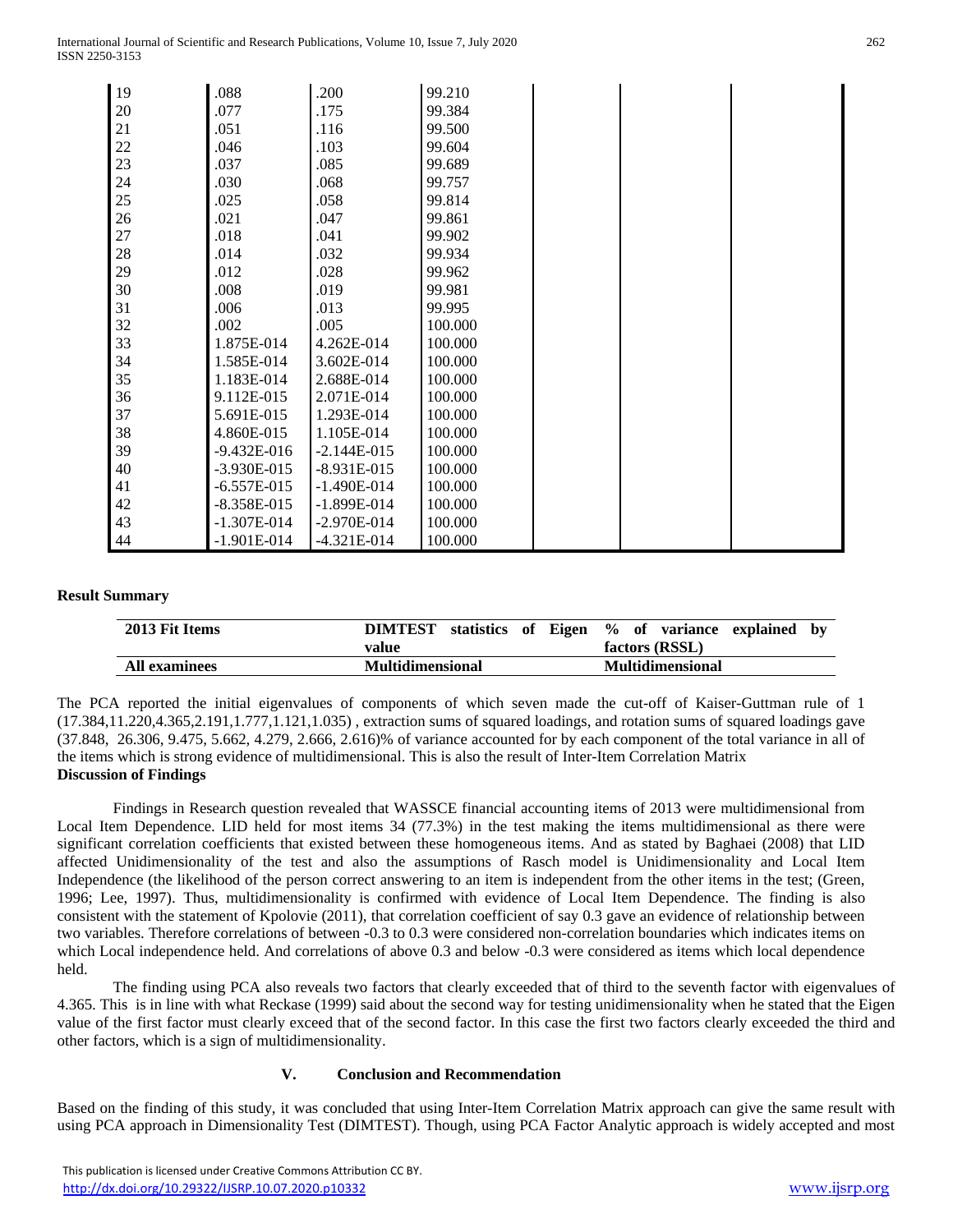popular of the approaches for Dimensionality Test, analyzing Local Item Independence or Dependence from Inter-Item correlation Matrix for testing dimensionality is an effective alternative approach. It was also concluded that using Inter-Item correlation Matrix for analyzing Local Item Independence or Dependence in detecting dimensionality is a simpler approach that gives the same dimensionality results with Factor Analytic PCA approach. It was finally concluded that both approaches can serve as checkmates on each other to confirm the evidence of dimensionality.

In the view of the finding and conclusion of this study, it was recommended that Inter-Item correlation Matrix for analyzing Local Item Independence or Dependence be used in detecting dimensionality or response patterns. It was also recommended to the statisticians and behavioral scientists that both approaches be used to checkmate dimensionality evidence of each other.

#### **ACKNOWLEDGMENT**

Special Thanks Professor Henry O. Owolabi and Dr. D.A. Adewuni. Special thanks to Dr. Jimoh Lasisi

### **REFERENCES**

- [1] J. Abedi, *Dimensionality of NAEP Subscale scores in Mathematics.*(CSE Technical Report 428), 1997.
- [2] D. A.Adewuni. *Hierarchical cluster analysis of the dimensionality of Nigerian senior school certificate examination objective tests in Government (2013 - 2014)*, A Ph.D. Thesis submitted to the Department of Social Sciences Education, Faculty of Education, University of Ilorin, Ilorin, Nigeria. 2016
- [3] P. Baghaei, Local Dependence and Rasch measures, Rasch Measurement Transactions 21:3 2008, p. 1105-6.
- [4] Y.T.Busari, & D.A. Adewuni, Dimensionality of West African Senior School Certificate Examination June/July 2013/2014 Objective Tests in Financial Accounting. *Fudjer*, Vol. 3, No 1. 2018, Pp 69-77
- [5] G. Camilli, M. Wang, & J. Fesq, The effect of dimensionality on equating the law school admission test. *Journal of Educational Measurement,* 32, 1995, 79-96.
- [6] L.A. Clark, & D. Watson, *Construct Validity*. Basic Issues in Objective Scale Development. Psychological Assessment. Vol. 7(3), 1995, [http://works.bepress.com/david\\_watson/186/](http://works.bepress.com/david_watson/186/)
- [7] A. L. Comrey , & H. B. Lee, *A first course in factor analysis.* Hillsdale, NJ: Erlbaum. 1992.
- [8] S.L. Foster, & J.D. Cone, Validity Issues in Critical Assessment, *PsycholAssess*;7:1995, 248-260.Retrievedfrom <http://psycnet.apa.org/index.cfm?fa=buy.OptionToBuy&id=1996-93314-001>
- [9] H. Goldstein, Dimensionality, bias, independence and measurement scale problems in latent trait test score models. *British Journal of Mathematical and Statistical Psychology*, 33, 1980, 234-246.
- [10] K.E. Green, *Applications of the Rasch model to evaluation of Survey data quality*. New Directions Evaluation, 70, 1996, 81- 92.<http://dx.doi.org/10.1002/ev.1036>
- [11] L. Guttman, Some necessary Conditions for Common Factor Analysis. *Psychometrika,* 19, 1954, Pp. 149-161.
- [12] J. Hattie, K. Krakowski, H.J. Rogers, & H. Swaminathan, .An assessment of Stout's index of essential undimensionality. *Applied Psychological measurement*, 20, 1996, 1-14.
- [13] H, Jiao. *Evaluating the Dimensional of the Michigan English Language Assessment Battery*. Spam Fellow Working Papers in Second or Foreign AssessmentVolume2.Retrieved fro[mhttp://www.cambridgemichigan.org/wp.content/uploads/2014/12/spaan\\_v2\\_FULL.pdf](http://www.cambridgemichigan.org/wp.content/uploads/2014/12/spaan_v2_FULL.pdf) 2004
- [14] H. F. Kaiser, *The Application of Electronic Computers to Factor Analysis,* Educational and Psychological Measurement, 20, 1960, Pp. 141-151.